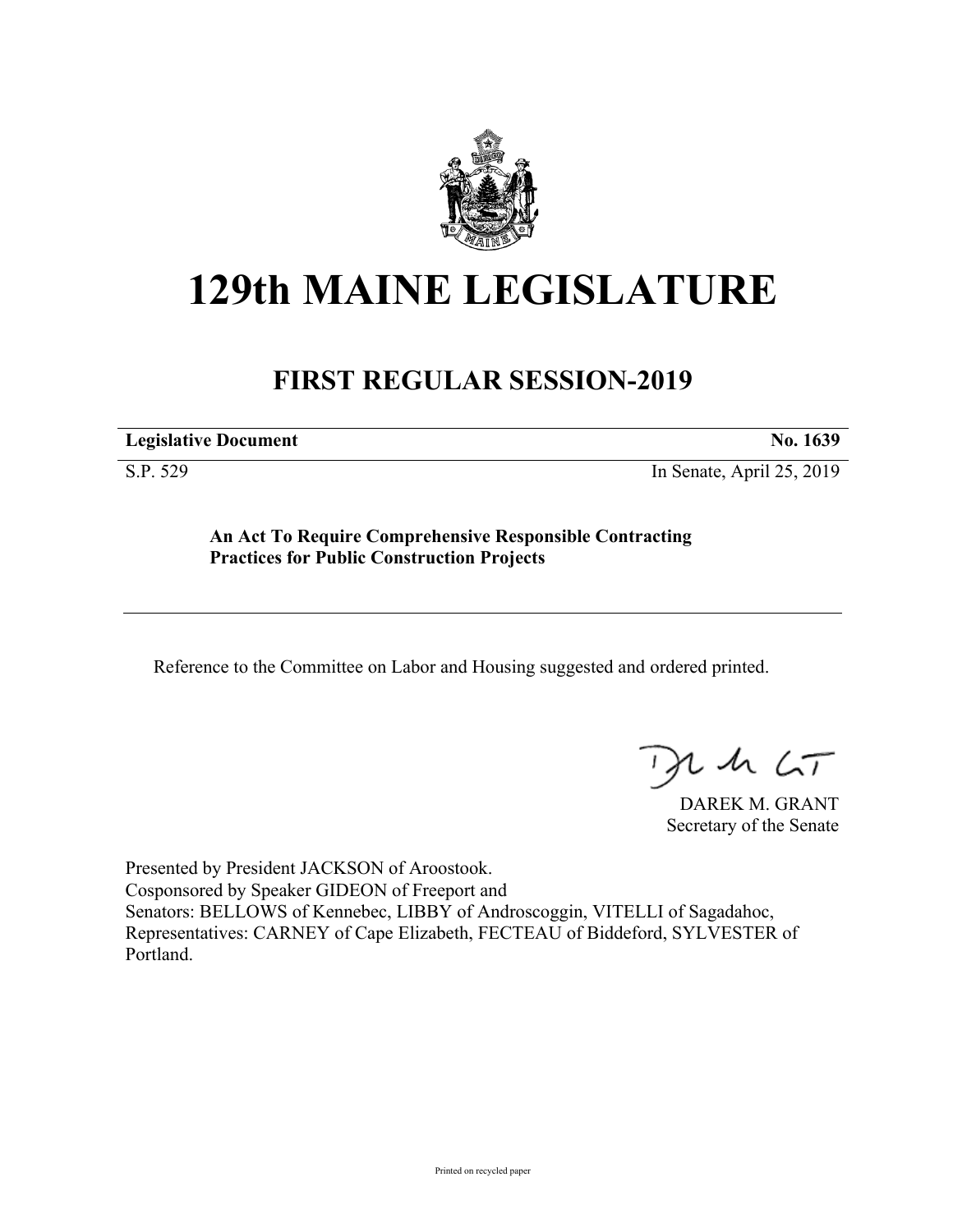| -1 | Be it enacted by the People of the State of Maine as follows:                                |
|----|----------------------------------------------------------------------------------------------|
| 2  | PART A                                                                                       |
| 3  | Sec. A-1. 5 MRSA c. 155, sub-c. 3 is enacted to read:                                        |
| 4  | <b>SUBCHAPTER 3</b>                                                                          |
| 5  | <b>RESPONSIBLE CONTRACTING</b>                                                               |
| 6  | §1826-P. Definitions                                                                         |
| 7  | As used in this subchapter, unless the context otherwise indicates, the following            |
| 8  | terms have the following meanings.                                                           |
| 9  | <b>1. Bureau.</b> "Bureau" means the Bureau of General Services within the Department        |
| 10 | of Administrative and Financial Services.                                                    |
| 11 | 2. Class A apprenticeship program. "Class A apprenticeship program" means an                 |
| 12 | apprenticeship program that is registered with and approved by the United States             |
| 13 | Department of Labor or a state apprenticeship agency as defined in Title 26, section 3201,   |
| 14 | subsection 22 and has graduated apprentices to journeyman status for at least 3 of the past  |
| 15 | 5 years.                                                                                     |
| 16 | 3. Construction project. "Construction project" or "project" means a publicly                |
| 17 | funded project to build, construct or complete major alteration or repair of buildings or    |
| 18 | public works that is funded with state funds.                                                |
| 19 | 4. Contractor. "Contractor" means a developer, construction manager, prime                   |
| 20 | contractor, subcontractor or any other entity that performs work on a construction project   |
| 21 | or submits a bid to perform such work.                                                       |
| 22 | <b>5.</b> Craft worker. "Craft worker" is a person who possesses experience and              |
| 23 | proficiency in a trade involved in building construction.                                    |
| 24 | <b>6. Prime contractor.</b> "Prime contractor" is a contractor that has entered into a       |
| 25 | contract with the State for a construction project and that is responsible for completion of |
| 26 | the project even if that prime contractor employs one or more subcontractors to carry out    |
| 27 | portions of the project.                                                                     |
| 28 | §1826-Q. Contractor responsibility certification                                             |
| 29 | A contractor that submits a bid or is included as a contractor on a bid for a                |
| 30 | construction project shall submit a contractor responsibility certification form at the time |
| 31 | of the bid and meet all requirements of this section. The bureau shall administer the        |
| 32 | contractor responsibility certification process and provide necessary forms to potential     |
| 33 | bidders.                                                                                     |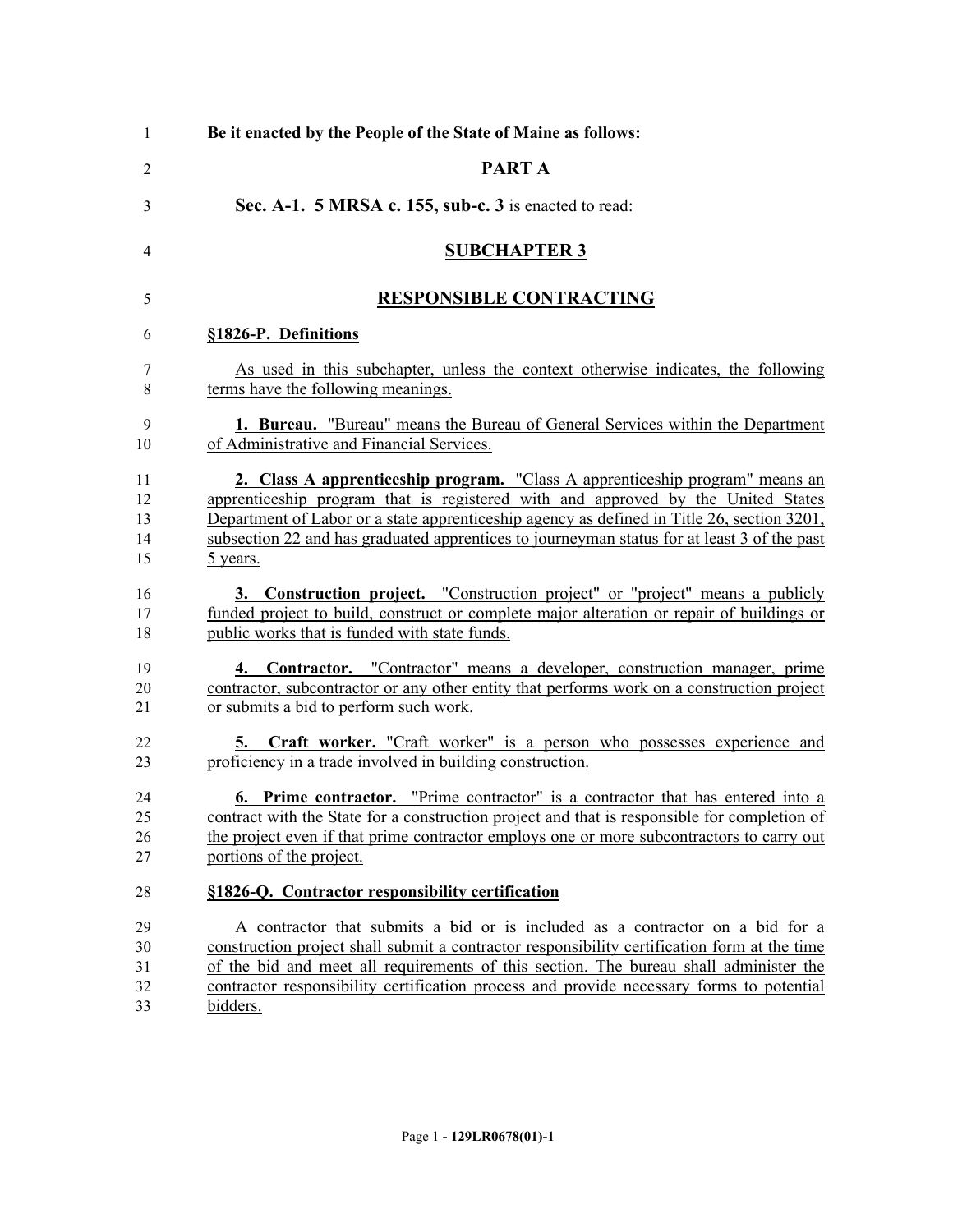| 1                               | 1. Certification requirements. A contractor submitting a contractor responsibility                                                                                                                                                                                                                                                                                                                                                       |
|---------------------------------|------------------------------------------------------------------------------------------------------------------------------------------------------------------------------------------------------------------------------------------------------------------------------------------------------------------------------------------------------------------------------------------------------------------------------------------|
| $\overline{2}$                  | certification form under this section shall make the certifications and meet the                                                                                                                                                                                                                                                                                                                                                         |
| 3                               | requirements as set out in this subsection.                                                                                                                                                                                                                                                                                                                                                                                              |
| 4<br>5<br>6<br>7<br>$\,$ 8 $\,$ | The contractor and its employees shall hold all valid and effective licenses,<br>$A_{\cdot}$<br>registrations or certificates required by federal, state, county or local law, rules or<br>ordinances, including, but not limited to, licenses, registrations or certificates<br>required to conduct business in the designated location and to perform the<br>construction, trade or specialty work the contractor proposes to perform. |
| 9                               | B. The contractor shall meet any bonding requirements and insurance requirements                                                                                                                                                                                                                                                                                                                                                         |
| 10                              | of applicable law or the contract. Insurance requirements may include, but are not                                                                                                                                                                                                                                                                                                                                                       |
| 11                              | limited to, general liability insurance, workers' compensation insurance and                                                                                                                                                                                                                                                                                                                                                             |
| 12                              | unemployment insurance.                                                                                                                                                                                                                                                                                                                                                                                                                  |
| 13                              | C. The contractor shall certify that it has not been suspended or debarred from                                                                                                                                                                                                                                                                                                                                                          |
| 14                              | eligibility to receive government contracts, including subcontracts, by any federal,                                                                                                                                                                                                                                                                                                                                                     |
| 15                              | state or local government entity or authority in the 3 years prior to the date of the bid.                                                                                                                                                                                                                                                                                                                                               |
| 16                              | D. The contractor shall certify that it has not defaulted on any construction project in                                                                                                                                                                                                                                                                                                                                                 |
| 17                              | the 3 years prior to the date of the bid.                                                                                                                                                                                                                                                                                                                                                                                                |
| 18                              | E. The contractor shall certify that it has not been convicted of any crime relating to                                                                                                                                                                                                                                                                                                                                                  |
| 19                              | its contracting business in the 10 years prior to the date of the bid.                                                                                                                                                                                                                                                                                                                                                                   |
| 20                              | F. The contractor shall certify that it has not been found in violation of any law                                                                                                                                                                                                                                                                                                                                                       |
| 21                              | applicable to its contracting business and required, as a result of the violation, to                                                                                                                                                                                                                                                                                                                                                    |
| 22                              | make payment of a fine, back pay, damages or any other type of penalty in the                                                                                                                                                                                                                                                                                                                                                            |
| 23                              | amount of \$1,000 or more within the 3 years prior to the date of the bid.                                                                                                                                                                                                                                                                                                                                                               |
| 24                              | G. If the contractor is the prime contractor on the bid and the bid is for a project for a                                                                                                                                                                                                                                                                                                                                               |
| 25                              | municipality or school administrative unit for which the State provides any portion of                                                                                                                                                                                                                                                                                                                                                   |
| 26                              | the funding, the contractor shall commit to paying all craft workers employed on the                                                                                                                                                                                                                                                                                                                                                     |
| 27                              | project the wage rates and fringe benefits required under Title 26, chapter 15 and                                                                                                                                                                                                                                                                                                                                                       |
| 28                              | shall commit to requiring all craft workers employed on the project to complete a                                                                                                                                                                                                                                                                                                                                                        |
| 29                              | 10-hour training course for safety established by the United States Department of                                                                                                                                                                                                                                                                                                                                                        |
| 30                              | Labor, Occupational Safety and Health Administration prior to work on the project.                                                                                                                                                                                                                                                                                                                                                       |
| 31                              | H. The contractor must have participated in a Class A apprenticeship program for the                                                                                                                                                                                                                                                                                                                                                     |
| 32                              | 3 years prior to the date of the bid for each separate trade or occupational                                                                                                                                                                                                                                                                                                                                                             |
| 33                              | classification in which it proposes to employ craft workers on the project and shall                                                                                                                                                                                                                                                                                                                                                     |
| 34                              | commit to continuing such participation for the duration of the contract, except that if                                                                                                                                                                                                                                                                                                                                                 |
| 35                              | the contractor participates in a recently formed apprenticeship program for craft                                                                                                                                                                                                                                                                                                                                                        |
| 36                              | workers it employs, it may satisfy the apprenticeship requirement by providing                                                                                                                                                                                                                                                                                                                                                           |
| 37                              | documentation that the program in which it participates:                                                                                                                                                                                                                                                                                                                                                                                 |
| 38                              | (1) Has been established within the 5 years prior to the date of the bid;                                                                                                                                                                                                                                                                                                                                                                |
| 39                              | (2) Is currently registered with and approved by the United States Department of                                                                                                                                                                                                                                                                                                                                                         |
| 40                              | Labor or a state apprenticeship agency as defined in Title 26, section 3201,                                                                                                                                                                                                                                                                                                                                                             |
| 41                              | subsection 22;                                                                                                                                                                                                                                                                                                                                                                                                                           |
| 42                              | (3) Provides bona fide apprenticeship training to participants; and                                                                                                                                                                                                                                                                                                                                                                      |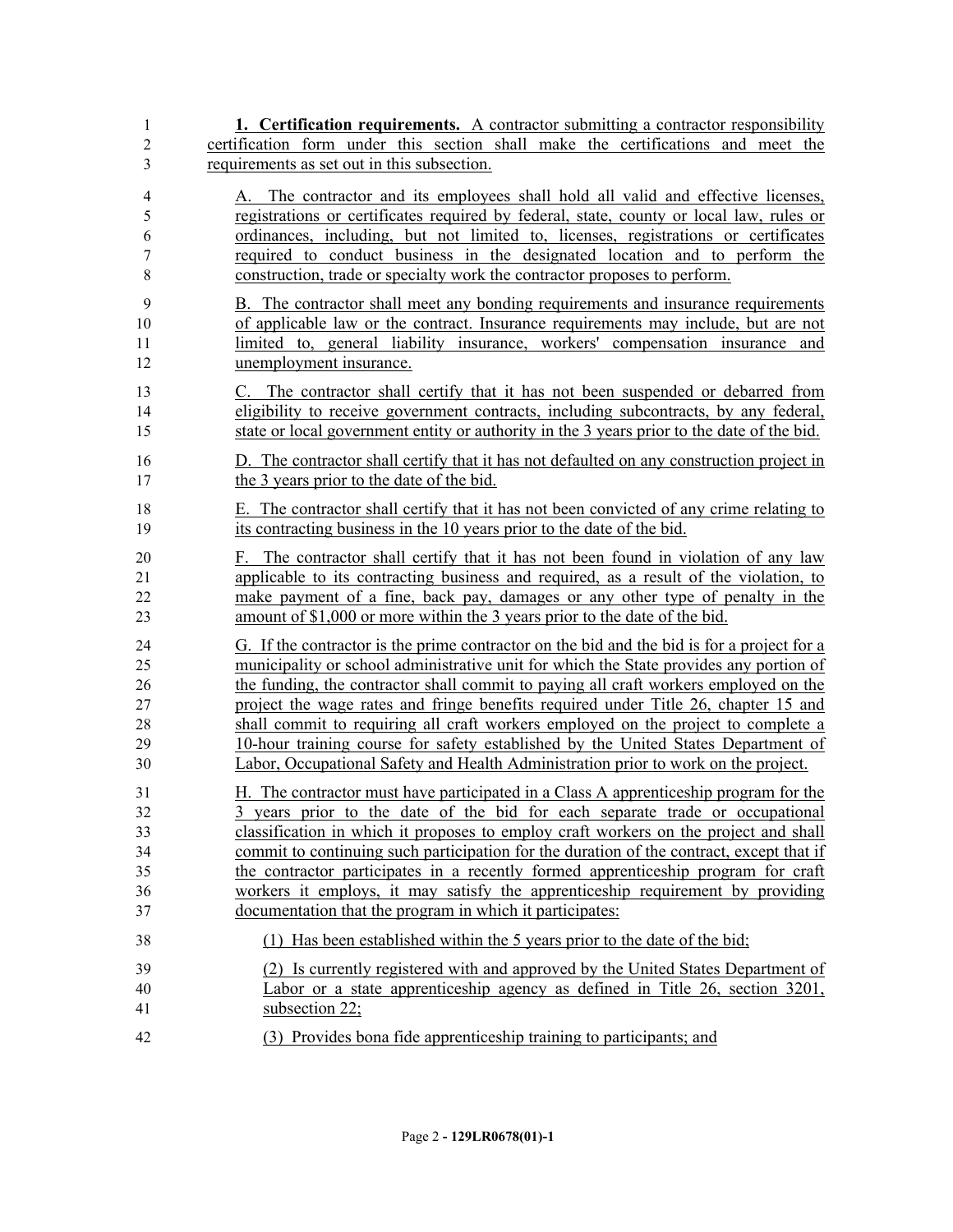| 1                       | (4) Is in compliance with the standards and requirements applicable to registered                                                                                               |
|-------------------------|---------------------------------------------------------------------------------------------------------------------------------------------------------------------------------|
| $\overline{2}$          | apprenticeship programs under 29 Code of Federal Regulations, Part 29.                                                                                                          |
| $\overline{\mathbf{3}}$ | I. The contractor shall certify that it has verified the employment eligibility of all                                                                                          |
| 4                       | craft workers to be used on the project using the Internet-based program operated by                                                                                            |
| 5                       | the United States Government to allow businesses to determine the eligibility of their                                                                                          |
| 6                       | employees to work in the United States.                                                                                                                                         |
| 7                       | J. The contractor shall certify that it will require craft workers used on the project to                                                                                       |
| $8\,$                   | pass a drug and alcohol test administered by a 3rd-party entity approved by the                                                                                                 |
| 9                       | bureau that provides at least preemployment and postaccident testing.                                                                                                           |
| 10                      | K. The contractor shall certify that it possesses the technical qualifications and                                                                                              |
| 11                      | resources, including equipment, personnel and financial resources, to meet the                                                                                                  |
| 12                      | requirements of the contract.                                                                                                                                                   |
| 13<br>14                | The contractor shall commit to maintaining all qualifications, resources and<br>L.<br>capabilities referenced in the certification form throughout the duration of the project. |
| 15                      | M. The contractor shall certify that it will notify the bureau within 7 days of any                                                                                             |
| 16                      | material changes to any matters attested to in the certification form.                                                                                                          |
| 17                      | N. If the contractor is the prime contractor on the bid, the contractor shall certify                                                                                           |
| 18                      | that, if it receives a notice of intent to award the contract, it will provide a list of all                                                                                    |
| 19                      | subcontractors and all required subcontractor information under section 1826-R.                                                                                                 |
| 20                      | 2. Execution; additional requirements. The contractor responsibility certification                                                                                              |
| 21                      | form described in subsection 1 must be executed by a person who has sufficient                                                                                                  |
| 22                      | knowledge to address all matters in the certification form and must include an attestation                                                                                      |
| 23                      | stating, under penalty of perjury, that the information submitted is true, complete and                                                                                         |
| 24                      | accurate. Execution of the certification form does not establish a presumption of                                                                                               |
| 25                      | contractor responsibility. The bureau may require any additional information it considers                                                                                       |
| 26                      | necessary to evaluate a contractor's status as a responsible contractor, including technical                                                                                    |
| 27                      | qualifications, financial capacity or evidence of other resources and performance                                                                                               |
| 28                      | capabilities. The bureau may require that such information be included in a separate                                                                                            |
| 29                      | statement of qualifications and experience or as an attachment to the certification form.                                                                                       |
| 30                      | 3. Statement relating to control of or by separate entity. If the contractor has                                                                                                |
| 31                      | operated under another name or has controlled or been controlled by another company or                                                                                          |
| 32                      | business entity in the 5 years prior to the date of the bid, the contractor shall attach a                                                                                      |
| 33                      | separate statement to its bid that explains in detail the nature of any such change of                                                                                          |
| 34                      | relationship. The bureau may require additional information if the change of relationship                                                                                       |
| 35                      | in question could potentially affect contract performance.                                                                                                                      |
| 36                      | 4. Disqualification. Failure to provide a contractor responsibility certification form                                                                                          |
| 37                      | in accordance with subsection 1 or to meet all requirements of this section disqualifies a                                                                                      |
| 38                      | contractor from bidding on a contract.                                                                                                                                          |
| 39                      | §1826-R. Contract award; public review; bureau review                                                                                                                           |
| 40                      | 1. Notice of intent to award. After an evaluation of bids received, the bureau shall                                                                                            |
| 41                      | issue a notice that it intends to award the contract to the best-value bidder in accordance                                                                                     |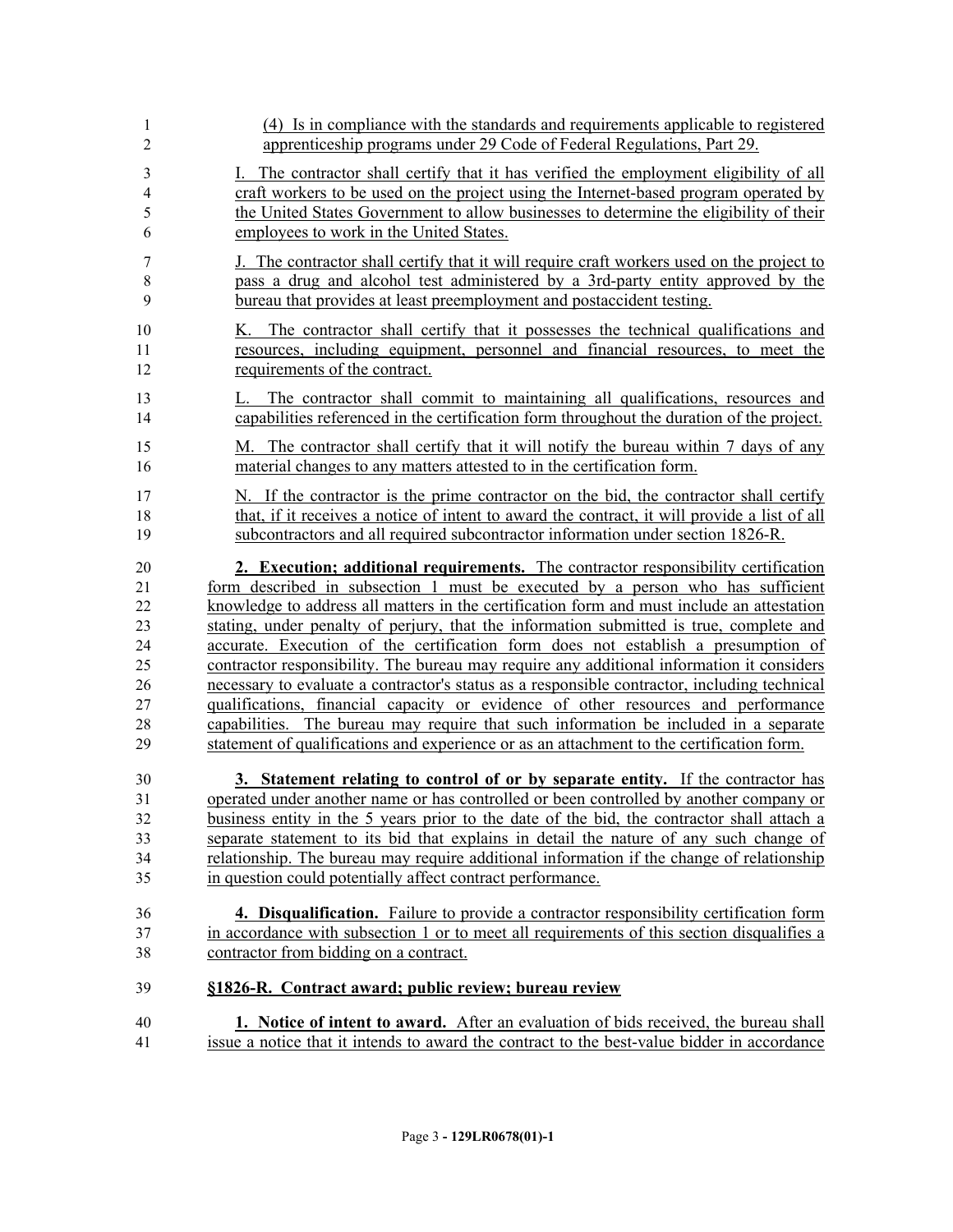with section 1825-B. The notice must be issued as soon as practicable after bids are submitted. The notice must stipulate that the contract award is conditioned on the issuance of a written determination of contractor responsibility as required by subsection 5 and any other conditions determined appropriate by the bureau.

 **2. Subcontractor list and certifications.** Within 7 days from the date of notice of intent to award the contract under subsection 1, a prospective awardee shall submit to the bureau a subcontractor list containing the names of subcontractors that will be used for the referenced project, the addresses of the subcontractors and a description of the work each listed subcontractor will perform on the project, along with an executed contractor responsibility certification form for each listed subcontractor in accordance with the requirements of section 1826-Q.

 **3. Public review period.** The bureau shall provide a public review period of 21 days following the issuance of the notice of intent to award the contract. Upon issuing the notice of intent to award the contract, the bureau shall make available to the public the contractor responsibility certification forms submitted pursuant to section 1826-Q and the subcontractor list for the prospective awardee through a publicly accessible website or by other comparable means. During the public review period, any person may protest a contractor or subcontractor for failing to meet applicable requirements of this subchapter or on any other relevant grounds by submitting a letter with supporting evidence to the bureau.

 **4. Bureau review of contractor and subcontractor.** After issuing a notice of intent to award the contract, the bureau shall conduct a review, over a period of 30 days, to verify whether the prospective awardee, including the prime contractor and any subcontractors, meets the responsible contractor requirements of this subchapter, meets the requirements of any other applicable laws and rules and possesses the resources, qualifications and capabilities to successfully perform the contract. As part of this review, the bureau shall verify that the contractor responsibility certification form under section 1826-Q has been submitted and properly executed for all contractors. The bureau may conduct any additional inquiries necessary to verify that the prospective awardee and its subcontractors have a sufficient record of compliance with the law and business integrity to justify the award of the contract. In conducting the inquiries, the bureau may seek relevant information from the contractor, its prior clients or customers, its subcontractors or any other relevant source.

 If, in the course of its review, the bureau determines that a subcontractor listed pursuant to subsection 2 does not meet the requirements of this subchapter, the bureau may permit the prospective awardee to substitute a qualified subcontractor that meets the requirements of this section; require the prospective awardee to perform the work in question if the prospective awardee has the required experience, licenses and other 39 qualifications to perform such work; or disqualify the prospective awardee. If the bureau determines that a subcontractor does not meet the requirements of this subchapter, the prospective awardee may not make any contractual claim against the bureau on the basis of a subcontractor disqualification.

 **5. Written determination.** If, at the conclusion of the review required by subsection 4, the bureau determines that all contractor responsibility certification forms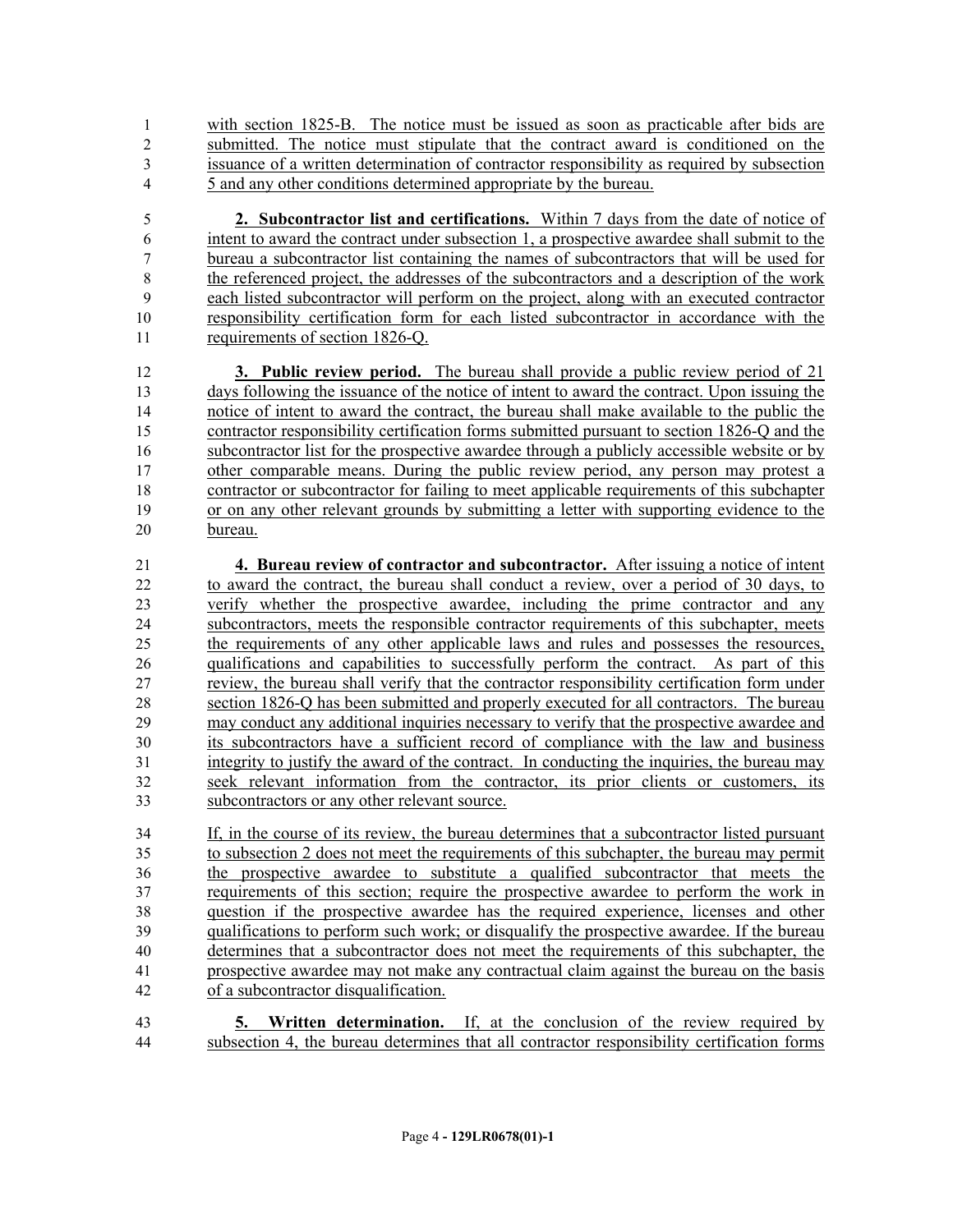under section 1826-Q have been properly completed and executed and the qualifications, background and responsibility of the prospective awardee and its subcontractors are satisfactory, it shall issue a written determination verifying that the prospective awardee is a qualified responsible contractor. If the bureau determines that the prospective awardee does not meet the requirements of this subchapter, the bureau shall advise the prospective awardee of its determination in writing and proceed to consider the 2nd best- value bidder or, if necessary, rebid the project. The determination of contractor responsibility must be issued no less than 30 days after the date of the notice of intent to award the contract. The bureau may revoke or revise the determination of contractor responsibility at any time if the bureau obtains relevant information warranting any such revocation or revision.

# **§1826-S. False or misleading information**

 If at any time the bureau determines that a contractor responsibility certification form submitted pursuant to section 1826-Q contains false or misleading material information provided by a contractor knowingly or with reckless disregard for the truth or evidences an omission of material information knowingly or with reckless disregard for the truth by the contractor, the bureau shall prohibit the contractor for which the certification form was submitted from being awarded any contract covered by this subchapter for a period of 3 years and apply any other penalties and sanctions, including contract termination, available to the State. For a contract terminated under this section, the State may withhold payment due to the contractor as damages.

#### **§1826-T. Contract execution**

 The bureau may not execute a contract with a contractor subject to this subchapter until all requirements of this subchapter are met by the contractor.

# **§1826-U. Relationship to other requirements**

 The requirements of this subchapter are intended to supplement, but not replace, contractor qualification and performance standards required by any other law, rule or contract documents. If any of the provisions of this subchapter conflict with any other law, rule or contract documents, the requirements of this subchapter prevail.

# **§1826-V. Application**

 The requirements of this subchapter apply only to contracts executed after the effective date of this subchapter, except that the exercise of an option on a contract entered into prior to the effective date of this subchapter is deemed to create a new contract for purposes of this subchapter.

# **§1826-W. Rules**

- The bureau shall adopt rules to implement this subchapter. Rules adopted under this section are routine technical rules as defined in chapter 375, subchapter 2-A.
- **Sec. A-2. 26 MRSA §1304, sub-§8,** as amended by PL 2009, c. 453, §1, is further amended to read: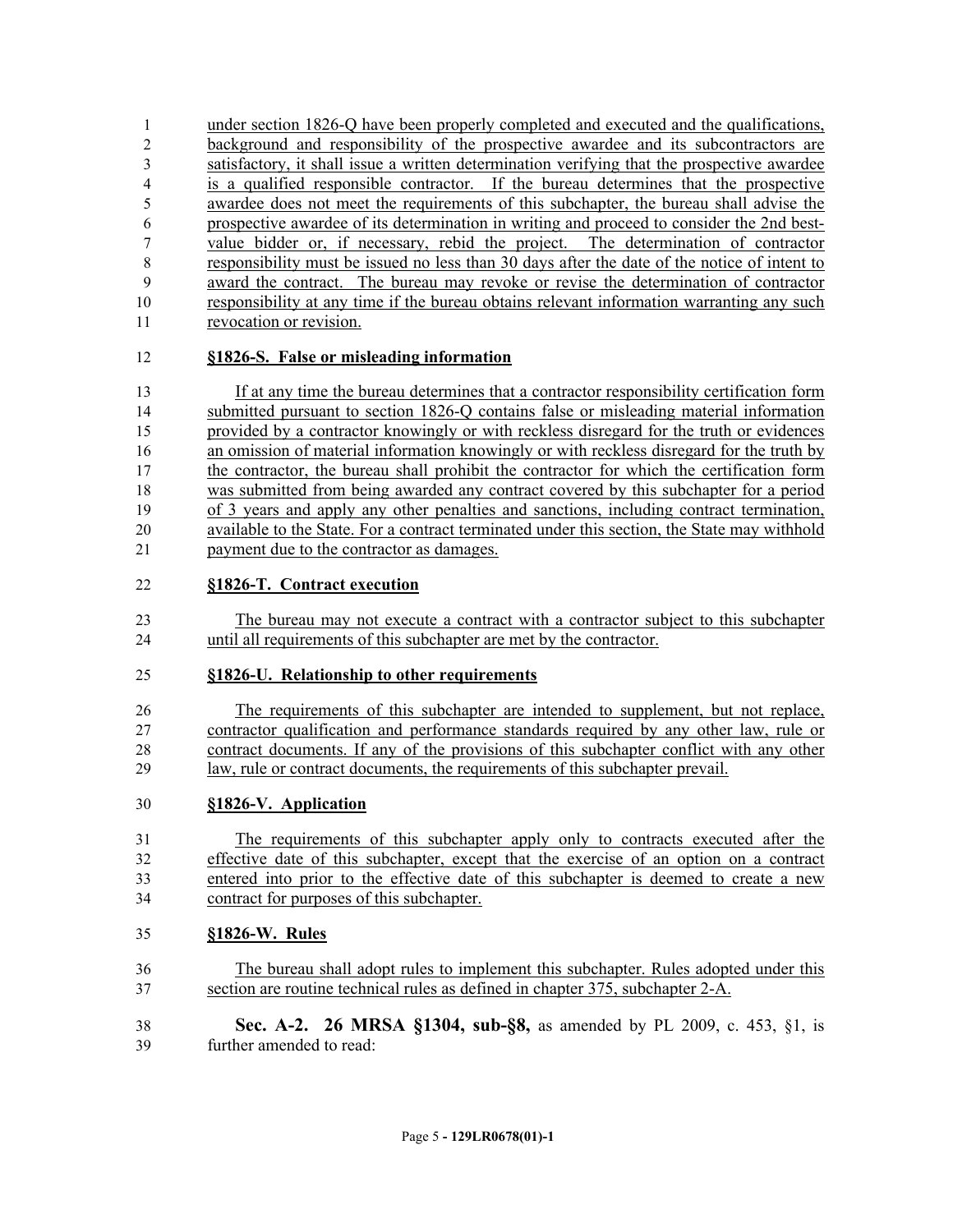**8. Public works.** "Public works" includes public schools and all buildings, roads, highways, bridges, streets, alleys, sewers, ditches, sewage disposal plants, demolition, waterworks, airports and all other structures upon which construction may be let to contract by the State and which contract amounts to \$50,000 or more funded all or in part by state funds.

 **Sec. A-3. 26 MRSA §1308, sub-§1,** as amended by PL 1997, c. 757, §7, is further amended to read:

 **1. Determination of wage and benefit rates.** The Bureau of Labor Standards shall investigate and determine the prevailing hourly wage and benefits rate paid in the construction industry in this State during the 2nd and 3rd week of September of each year. Prevailing wages and benefits must be determined in September 1999 and become 12 effective upon determination. In determining the prevailing rates, the bureau may shall ascertain and consider the applicable wage and benefits rates established by collective bargaining agreements in private construction, if any, and those rates that are paid generally in the locality where the construction of the public works is to be performed. For purposes of this subsection, "benefits" means health and welfare contributions, pension or individual retirement account contributions and vacation and annuity contributions, per diem in lieu of wages, wages paid to apprentices in apprenticeship programs registered with the department pursuant to section 3202 and any other form of payment, except for wages, made to or on behalf of the employee. If a defined contribution amount is not established, the most accurate estimated value of contributions must be included.

#### **PART B**

 **Sec. B-1. 39-A MRSA §324, sub-§3,** as amended by PL 2015, c. 469, §3, is further amended to read:

 **3. Failure to secure payment.** If any employer who is required to secure the payment to that employer's employees of the compensation provided for by this Act fails to do so, the employer is subject to the penalties set out in paragraphs A, B and C. The failure of any employer to procure insurance coverage for the payment of compensation and other benefits to the employer's employees in compliance with sections 401 and 403 constitutes a failure to secure payment of compensation within the meaning of this subsection, and such failure is subject to the penalties set out in paragraph D in addition to the penalties set out in paragraphs A, B and C. Any employer who knowingly misrepresents employees as independent contractors or provides false, incomplete or misleading information to an insurance company on the number of employees for the purpose of paying a lower payment is subject to the penalties set out in paragraph E.

- A. The employer is guilty of a Class D crime. This paragraph applies only to cases in which the employer has committed a knowing violation.
- B. The employer is liable to pay a civil penalty of up to \$10,000 or up to an amount equal to 108% of the premium, calculated using Maine Employers' Mutual Insurance Company's standard discounted standard premium, that should have been paid during the period the employer failed to secure coverage, whichever is larger, payable to the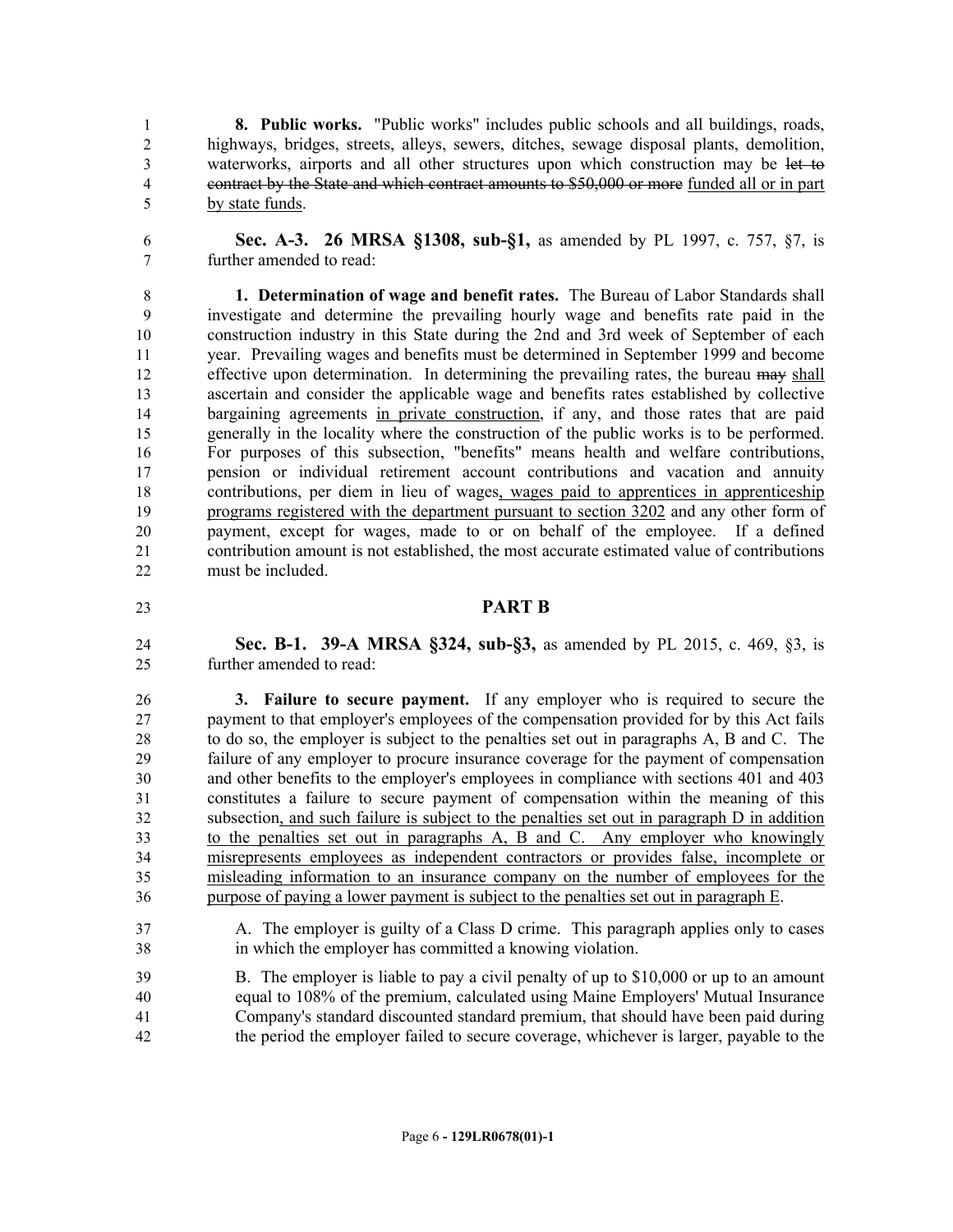Employment Rehabilitation Fund. In determining the amount of the penalty to be assessed under this paragraph, the board shall take into consideration the employer's effort to comply with sections 401 and 403.

 C. The employer, if organized as a corporation, is subject to administrative dissolution as provided in Title 13-C, section 1421 or revocation of its authority to do business in this State as provided in Title 13-C, section 1532. The employer, if organized as a limited liability company, is subject to administrative dissolution as provided in Title 31, section 1592. The employer, if licensed, certified, registered or regulated by any board authorized by Title 5, section 12004-A or whose license may be revoked or suspended by proceedings in the District Court or by the Secretary of State, is subject to revocation or suspension of the license, certification or registration. This paragraph applies only to cases in which the employer has committed a knowing violation, has failed to pay a penalty assessed pursuant to this subsection or continues to operate without required coverage after a penalty has been assessed pursuant to this subsection.

16 D. The executive director or the executive director's designee shall immediately issue a stop-work order to the employer pursuant to this subsection for failure to procure insurance coverage. The executive director or the executive director's designee shall hold a hearing to release the stop-work order within 24 to 48 hours after the employer provides acceptable evidence to the executive director or the executive director's designee that the employer has provided insurance coverage.

 E. After giving the employer at least 3 business days' notice of a hearing regarding a stop-work order, the executive director or the executive director's designee shall issue a stop-work order pursuant to this subsection if the executive director or the executive director's designee finds after the hearing that the employer knowingly misrepresented employees as independent contractors or provided false, incomplete or misleading information to an insurance company on the number of employees. The executive director or the executive director's designee shall stay the issuance of a stop-work order if the employer provides acceptable evidence of insurance to the executive director or the executive director's designee. Upon receipt of such evidence, a hearing regarding the stop-work order must take place within 24 to 48 hours to release the stop-work order.

 For purposes of this subsection, a violation is considered a knowing violation if the employer has previously obtained workers' compensation insurance and that insurance has been cancelled or that insurance has not been continued or renewed, unless the cancellation, failure to continue or nonrenewal is due to a substantial change in the employer's operations that is unrelated to the classification of individuals as employees or independent contractors; the employer has been notified in writing by the board of the need for workers' compensation insurance; the employer has had one or more previous violations of the requirement to secure the payment of the compensation provided for by this Act; or the employer misclassifies an employee as an independent contractor despite a contrary determination by the board.

Prosecution under paragraph A does not preclude action under paragraph B or, C, D or E.

 If the employer is a corporation, partnership, limited liability company, professional corporation or any other legal business entity recognized under the laws of the State, any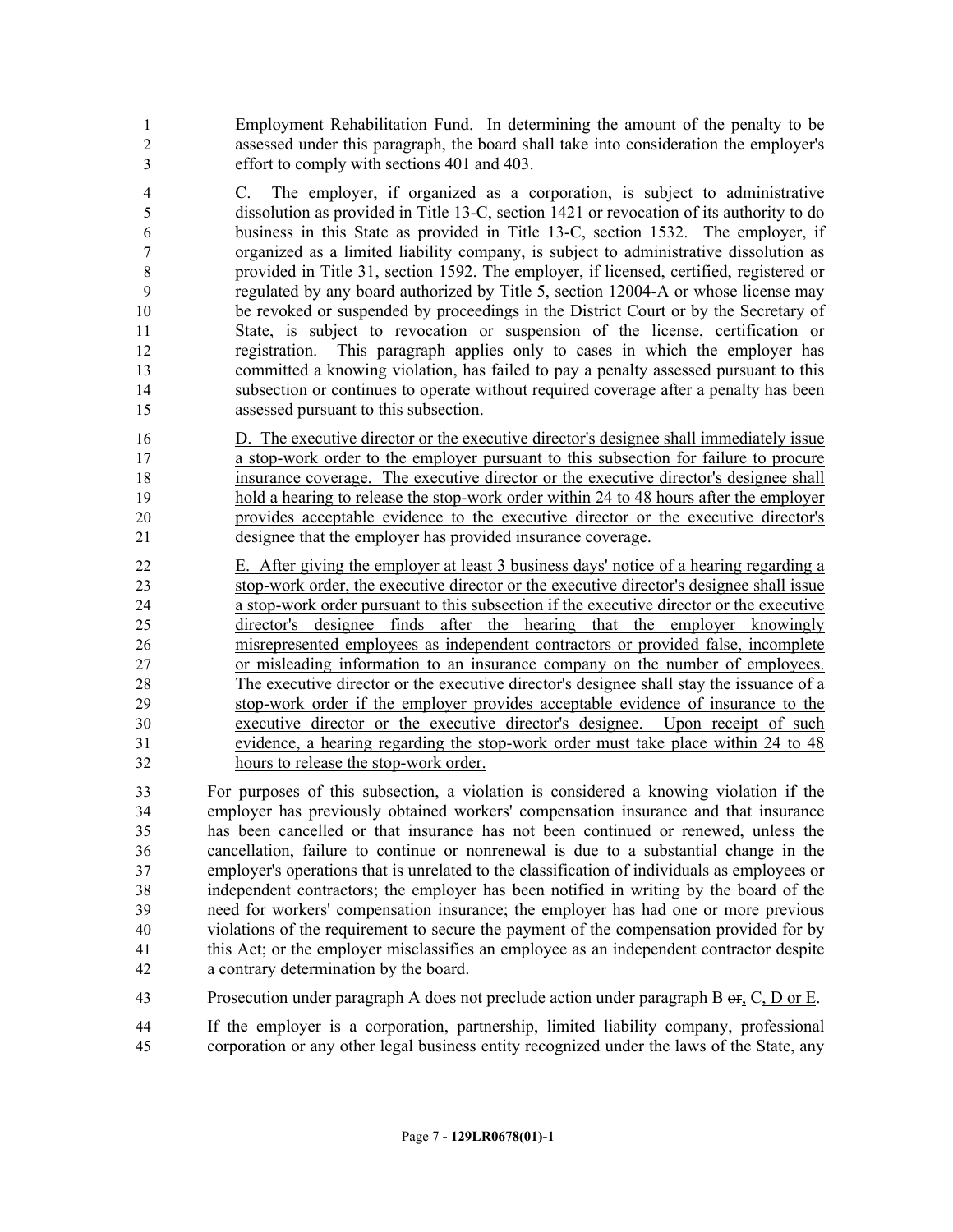agent of the corporation or legal business entity having primary responsibility for obtaining insurance coverage is liable for punishment under this section. Criminal liability must be determined in conformity with Title 17-A, sections 60 and 61.

- **PART C**
- **Sec. C-1. 26 MRSA §1317** is enacted to read:

#### **§1317. Project labor agreements**

 **1. Policy.** It is declared to be the policy of the State to encourage public authorities to consider requiring the use of project labor agreements in connection with large-scale construction projects in order to promote economy and efficiency in state procurement.

 **2. Definitions.** As used in this section, unless the context otherwise indicates, the following terms have the following meanings.

- A. "Labor organization" means an organization of any kind, or an agency or employee representation committee or plan, in which employees participate and that exists for the purpose, in whole or in part, of dealing with employers concerning grievances, labor disputes, wages, rates of pay, hours of employment or conditions of work.
- B. "Large-scale construction project" means a construction project of which the total 18 cost to the State is \$10,000,000 or more.
- C. "Project labor agreement" means a prehire collective bargaining agreement with one or more labor organizations that establishes the terms and conditions of employment for a specific construction project and is an agreement described in 29 22 United States Code, Section 158(f).
- **3. Project labor agreement may be required.** A public authority may require a project labor agreement as follows.
- A. When awarding a contract in connection with a large-scale construction project, or obligating funds pursuant to such a contract, a public authority may, on a project- by-project basis, require the use of a project labor agreement by a contractor if use of such an agreement will:
- (1) Advance the State's interest in achieving economy and efficiency in State procurement by producing labor-management stability and ensuring compliance with laws governing safety and health, equal employment opportunity, labor and employment standards and other matters; and
- (2) Be consistent with law.
- B. If a public authority determines under paragraph A that the use of a project labor agreement will satisfy the criteria in subparagraphs (1) and (2), the public authority may, if appropriate, require that every contractor or subcontractor on the project agree, for that project, to negotiate or become a party to a project labor agreement with one or more appropriate labor organizations.
- **4. Terms.** A project labor agreement reached pursuant to this section must: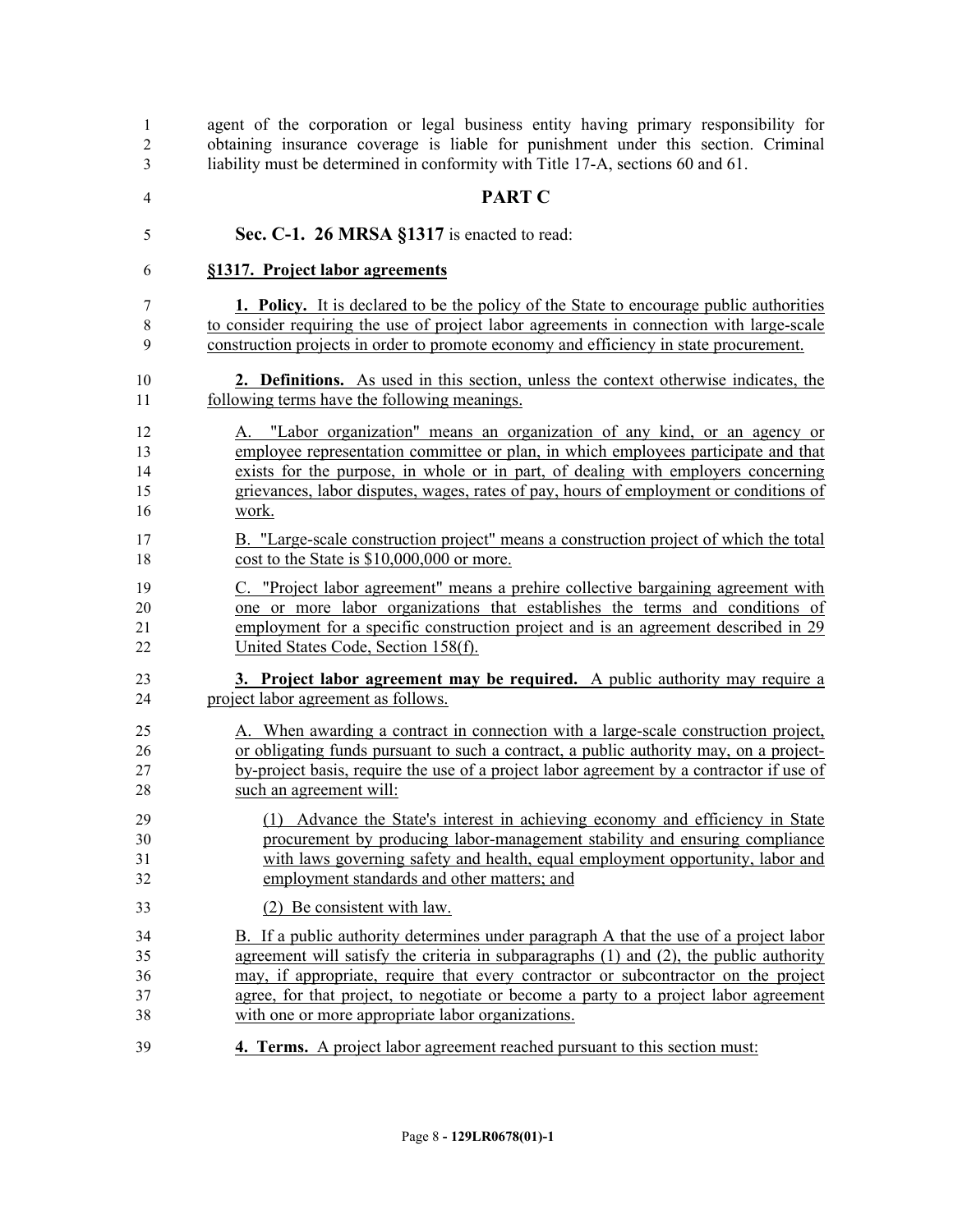| 1                                                  | A. Bind all contractors and subcontractors on the construction project through the                                                                                                                                                                                                                                                                                                                                                                                                                                                                                                                                                                                                                                                                          |
|----------------------------------------------------|-------------------------------------------------------------------------------------------------------------------------------------------------------------------------------------------------------------------------------------------------------------------------------------------------------------------------------------------------------------------------------------------------------------------------------------------------------------------------------------------------------------------------------------------------------------------------------------------------------------------------------------------------------------------------------------------------------------------------------------------------------------|
| 2                                                  | inclusion of appropriate specifications in all relevant solicitation provisions and                                                                                                                                                                                                                                                                                                                                                                                                                                                                                                                                                                                                                                                                         |
| 3                                                  | contract documents;                                                                                                                                                                                                                                                                                                                                                                                                                                                                                                                                                                                                                                                                                                                                         |
| 4<br>5<br>6                                        | Allow all contractors and subcontractors to compete for contracts and<br>B.<br>subcontracts without regard to whether they are otherwise parties to collective<br>bargaining agreements;                                                                                                                                                                                                                                                                                                                                                                                                                                                                                                                                                                    |
| 7                                                  | C. Contain guarantees against strikes, lockouts and similar job disruptions;                                                                                                                                                                                                                                                                                                                                                                                                                                                                                                                                                                                                                                                                                |
| 8                                                  | D. Set forth effective, prompt and mutually binding procedures for resolving labor                                                                                                                                                                                                                                                                                                                                                                                                                                                                                                                                                                                                                                                                          |
| 9                                                  | disputes arising during the term of the project labor agreement;                                                                                                                                                                                                                                                                                                                                                                                                                                                                                                                                                                                                                                                                                            |
| 10<br>11<br>12                                     | Provide other mechanisms for labor-management cooperation on matters of<br>Е.<br>mutual interest and concern, including productivity, quality of work, safety and<br>health; and                                                                                                                                                                                                                                                                                                                                                                                                                                                                                                                                                                            |
| 13                                                 | F. Fully conform to all relevant state and federal statutes, rules and regulations.                                                                                                                                                                                                                                                                                                                                                                                                                                                                                                                                                                                                                                                                         |
| 14                                                 | <b>5. Limitations.</b> Nothing in this section may be construed to:                                                                                                                                                                                                                                                                                                                                                                                                                                                                                                                                                                                                                                                                                         |
| 15                                                 | A. Require a public authority to use a project labor agreement on any construction                                                                                                                                                                                                                                                                                                                                                                                                                                                                                                                                                                                                                                                                          |
| 16                                                 | project;                                                                                                                                                                                                                                                                                                                                                                                                                                                                                                                                                                                                                                                                                                                                                    |
| 17                                                 | B. Preclude the use of a project labor agreement in circumstances not covered by this                                                                                                                                                                                                                                                                                                                                                                                                                                                                                                                                                                                                                                                                       |
| 18                                                 | section;                                                                                                                                                                                                                                                                                                                                                                                                                                                                                                                                                                                                                                                                                                                                                    |
| 19                                                 | C. Require contractors or subcontractors to enter into a project labor agreement with                                                                                                                                                                                                                                                                                                                                                                                                                                                                                                                                                                                                                                                                       |
| 20                                                 | any particular labor organization; or                                                                                                                                                                                                                                                                                                                                                                                                                                                                                                                                                                                                                                                                                                                       |
| 21                                                 | D. Impair or otherwise affect authority granted by law to a public authority.                                                                                                                                                                                                                                                                                                                                                                                                                                                                                                                                                                                                                                                                               |
| 22                                                 | <b>6. Application; rights or benefits.</b> This section must be implemented consistent                                                                                                                                                                                                                                                                                                                                                                                                                                                                                                                                                                                                                                                                      |
| 23                                                 | with applicable law and subject to the availability of state funding. This section does not                                                                                                                                                                                                                                                                                                                                                                                                                                                                                                                                                                                                                                                                 |
| 24                                                 | create any right or benefit, substantive or procedural, enforceable at law or in equity by                                                                                                                                                                                                                                                                                                                                                                                                                                                                                                                                                                                                                                                                  |
| 25                                                 | any party against the State, its departments, agencies or entities, its officers, employees or                                                                                                                                                                                                                                                                                                                                                                                                                                                                                                                                                                                                                                                              |
| 26                                                 | agents or any other person.                                                                                                                                                                                                                                                                                                                                                                                                                                                                                                                                                                                                                                                                                                                                 |
| 27<br>28<br>29<br>30<br>31<br>32<br>33<br>34<br>35 | Sec. C-2. Report. The Department of Labor, in consultation with the<br>of Administrative and Financial Services,<br>the Department of<br>Commissioner<br>Transportation and the Maine Turnpike Authority, shall submit to the joint standing<br>committee of the Legislature having jurisdiction over labor matters a report no later than<br>January 1, 2021 with recommendations about whether broader use of project labor<br>agreements, as defined in the Maine Revised Statutes, Title 26, section 1317, with respect<br>to both construction projects undertaken under state contracts and construction projects<br>receiving state financial assistance, would help to promote the economical, efficient and<br>timely completion of such projects. |
| 36                                                 | Sec. C-3. Application. This Part applies to all solicitations for contracts issued by                                                                                                                                                                                                                                                                                                                                                                                                                                                                                                                                                                                                                                                                       |
| 37                                                 | a public authority on or after the effective date of this Part.                                                                                                                                                                                                                                                                                                                                                                                                                                                                                                                                                                                                                                                                                             |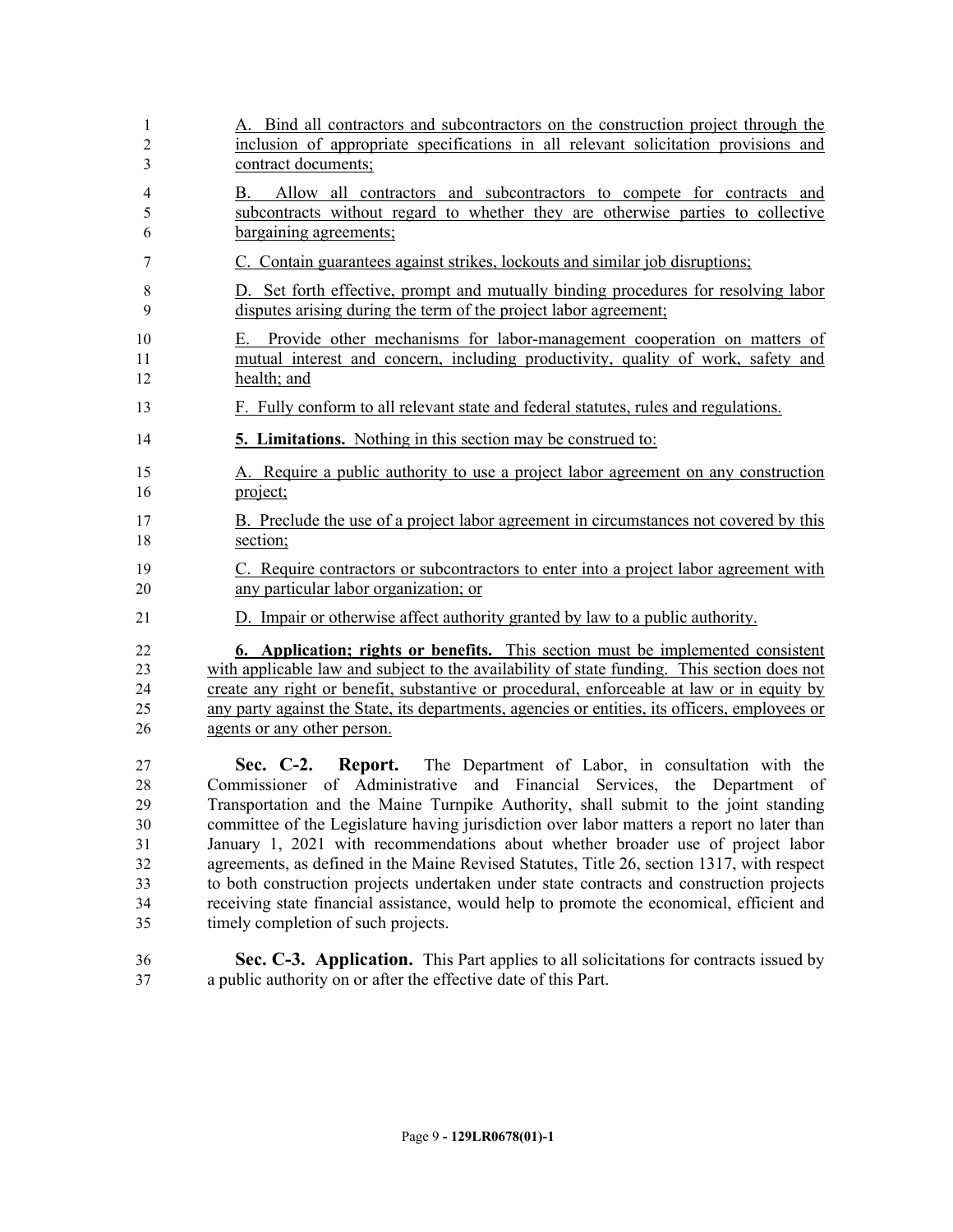| 1               | <b>PART D</b>                                                                                |
|-----------------|----------------------------------------------------------------------------------------------|
| 2               | Sec. D-1. 26 MRSA §1318 is enacted to read:                                                  |
| 3               | §1318. Occupational Safety and Health Administration certification                           |
| 4               | <b>1. Mandatory safety training.</b> A contractor or subcontractor employing laborers in     |
| 5               | the construction of public works shall provide to all employees that will be on the          |
| 6               | construction work site a construction safety training program that uses a curriculum         |
| 7               | approved by the United States Department of Labor, Occupational Safety and Health            |
| 8               | Administration and is at least 10 hours in duration. All employees at the construction       |
| 9               | work site are required to have completed the program prior to beginning work.                |
| 10              | 2. Enforcement. The Bureau of Labor Standards shall enforce this section.                    |
| 11              | 3. Penalty. A contractor or subcontractor that violates this section commits a civil         |
| 12              | violation for which a fine of up to \$2,500 may be assessed. A contractor or subcontractor   |
| 13              | that violates this section may also be assessed an additional fine of \$100 per employee for |
| 14              | each day of noncompliance.                                                                   |
| 15              | An employee subject to the requirements of this section who has not completed the            |
| 16              | construction safety training program is subject to immediate removal from the work site      |
| 17              | by the Bureau of Labor Standards.                                                            |
| 18              | <b>4. Exemptions.</b> The following employees are exempt from the requirements of this       |
| 19              | section:                                                                                     |
| 20              | A. Employees involved with work site security;                                               |
| $\overline{21}$ | B. Flaggers who have completed the training required by Title 23, section 701; and           |
| 22              | C. Employees who are not considered to be on the site of work under the federal              |
| 23              | Davis-Bacon Act, including, but not limited to, construction and nonconstruction             |
| 24              | delivery personnel.                                                                          |
| 25              | 5. Rules. The Department of Labor may adopt rules to implement and administer                |
| 26              | this section. Rules adopted pursuant to this subsection are routine technical rules pursuant |
| 27              | to Title 5, chapter 375, subchapter 2-A.                                                     |
| 28              | Sec. D-2. Application. This Part applies only to contracts for construction on               |
| 29              | public works let after the effective date of this Part.                                      |
| 30              | <b>PARTE</b>                                                                                 |
| 31              | <b>Sec. E-1. 26 MRSA §1314, as amended by PL 1997, c. 757, §11, is further</b>               |
| 32              | amended to read:                                                                             |
| 33              | §1314. Exceptions                                                                            |
| 34              | Whenever a public works construction is built in whole or in part by federal funds           |
| 35              | and is under the jurisdiction of the Davis-Bacon or other Federal Act that requires the      |
| 36              | Secretary of Labor to establish the minimum wage and benefits and those minimum              |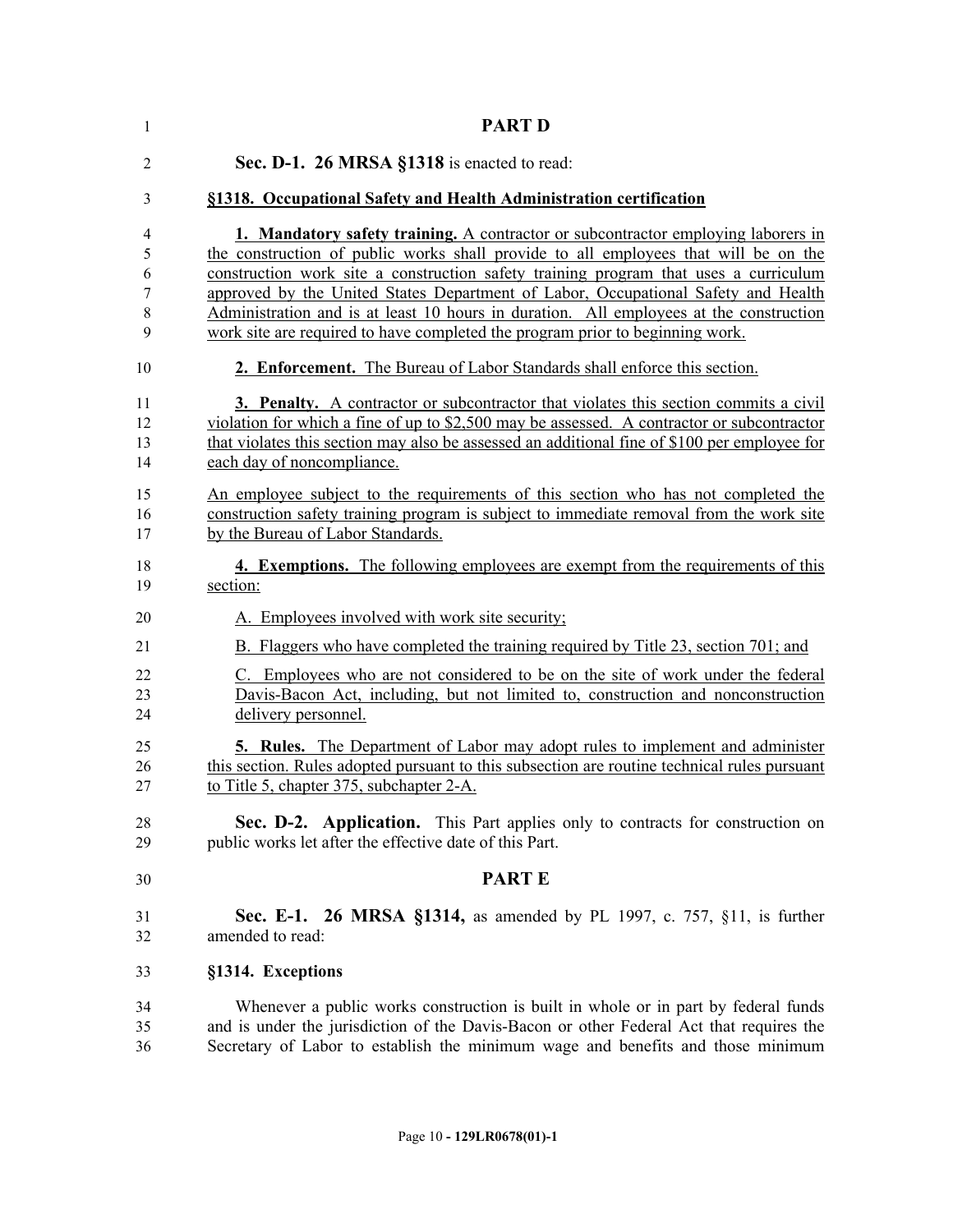wages and benefits are established by the Secretary of Labor, sections 1304 to 1313 do not apply, unless application of those sections would result in higher total wages under the contract.

 This section does not apply to public works construction funded with funds for low- income public housing under the United States Housing Act of 1937, as amended, 42 United States Code, Section 1437, et seq., if the application of the wage and benefits rate required by this section is expressly preempted under 24 Code of Federal Regulations, Section 965.101.

#### **SUMMARY**

 Part A, for the purpose of ensuring that the work on public construction contracts is performed by responsible, qualified contractors that maintain the capacity, expertise, personnel and other qualifications and resources necessary to successfully perform public contracts in a timely, reliable and cost-effective manner, establishes responsible contractor requirements for publicly funded construction projects that receive state funds. The Part outlines a responsible contractor certification process to be administered by the Department of Administrative and Financial Services, Bureau of General Services.

 Part A also clarifies that, for the purpose of the law requiring fair minimum rate of wages and benefits on public works contracts, "public works" includes any construction projects funded all or in part with state funds.

 Part A also amends the method of determining the prevailing wage and benefits rate paid in the construction industry to require the Department of Labor, Bureau of Labor Standards to ascertain the applicable wage and benefits rates established in collective bargaining agreements in private construction and includes in benefits wages paid to apprentices in apprenticeship programs registered with the department.

 Part B requires the Executive Director of the Workers' Compensation Board or the executive director's designee to immediately issue a stop-work order to an employer who fails to procure workers' compensation insurance coverage. It requires the executive director or the executive director's designee to issue a stop-work order to an employer if the executive director or the executive director's designee finds after a hearing that the employer knowingly misrepresented employees as independent contractors or provided false, incomplete or misleading information to an insurance company on the numbers of employees the employer has for the purpose of paying a lower payment.

 Part C encourages the State to use project labor agreements for large-scale state- funded construction projects of \$10,000,000 or more. A project labor agreement is a prehire collective bargaining agreement with one or more labor unions that establishes the terms and conditions of employment for a specific construction project.

 Part D requires an employer with a public works contract with the State of \$50,000 or more to provide to all employees who will be on the construction work site a safety training program that uses a curriculum approved by the United States Department of Labor, Occupational Safety and Health Administration and that is at least 10 hours in duration. Flaggers, security workers and certain other employees not considered to be on